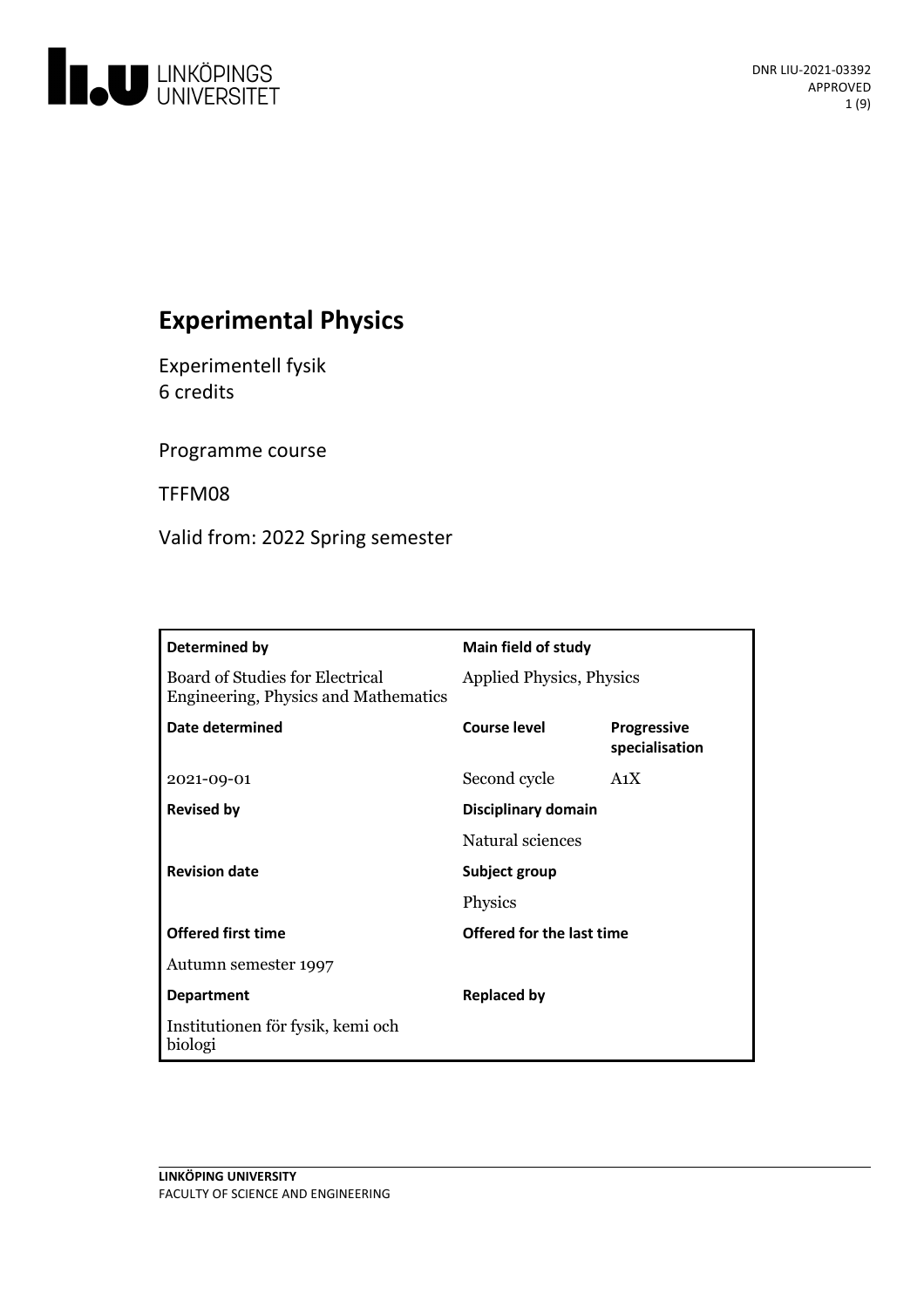# Specific information

Exchange students may apply for the course after arrival to LiTH but before it starts. The Faculty coordinators for exchange studies must be contacted before applying.

## Course offered for

- Master of Science in Applied Physics and Electrical Engineering
- Master of Science in Applied Physics and Electrical Engineering International
- Master's Programme in Materials Physics for Nano and Quantum Technology
- Master of Science in Biomedical Engineering

## Prerequisites

Modern physics (atomic and nuclear physics), wave physics, and statistical physics.

# Intended learning outcomes

The overall goal with the course is to provide the student a deeper knowledge and understanding of some modern physics measurement- and analysis-methods. The course should also develop and secure the students ability to:

- Perform physics experiments
- Apply knowledge from earlier courses
- Analyze and compile experimental and calculated results
- Account for results obtained in writing
- Actively contribute to create a well functioning project group

## Course content

The introductory lectures treat subjects such as crystal structure and diffraction, radioactivity, the interaction of ionized radiation with matter and radiation detection. The course contains a series of laboratory exercises that include subjects from atomic and nuclear physics, wave physics, statistical physics, and solid state physics. Examples of laboratory exercises normally are included in the course are: Holography, Emission-spectrometry, Zeeman effect, X-Ray Spectroscopy, Optical pumping, Laue camera, Vacuum-technology, Mass- Spectroscopy, Analysis of gamma-spectrum, Curie and Ising model, Fiber optics and Scanning Tunneling Microscopy.

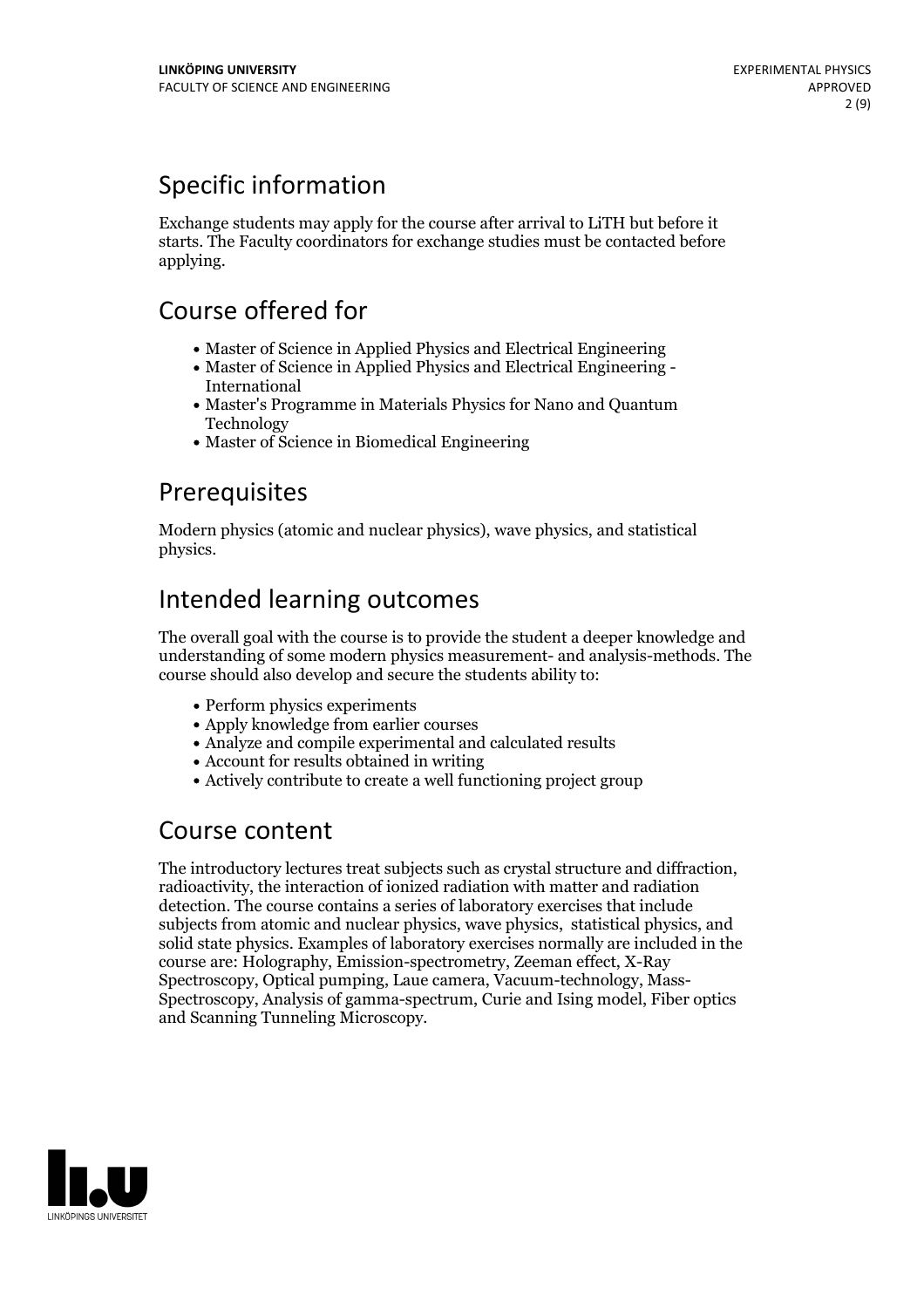# Teaching and working methods

The course consists of a series of laboratory exercises and is introduced by a short series of lectures. Before each lab the student should hand in compulsory preparation tasks. The student should also write individual lab reports after some

The course runs over the entire autumn semester.

## Examination

LAB1 Examination 6 credits U, G Grades are given as"Fail" or "Pass".

## Grades

Two grade scale, older version, U, G

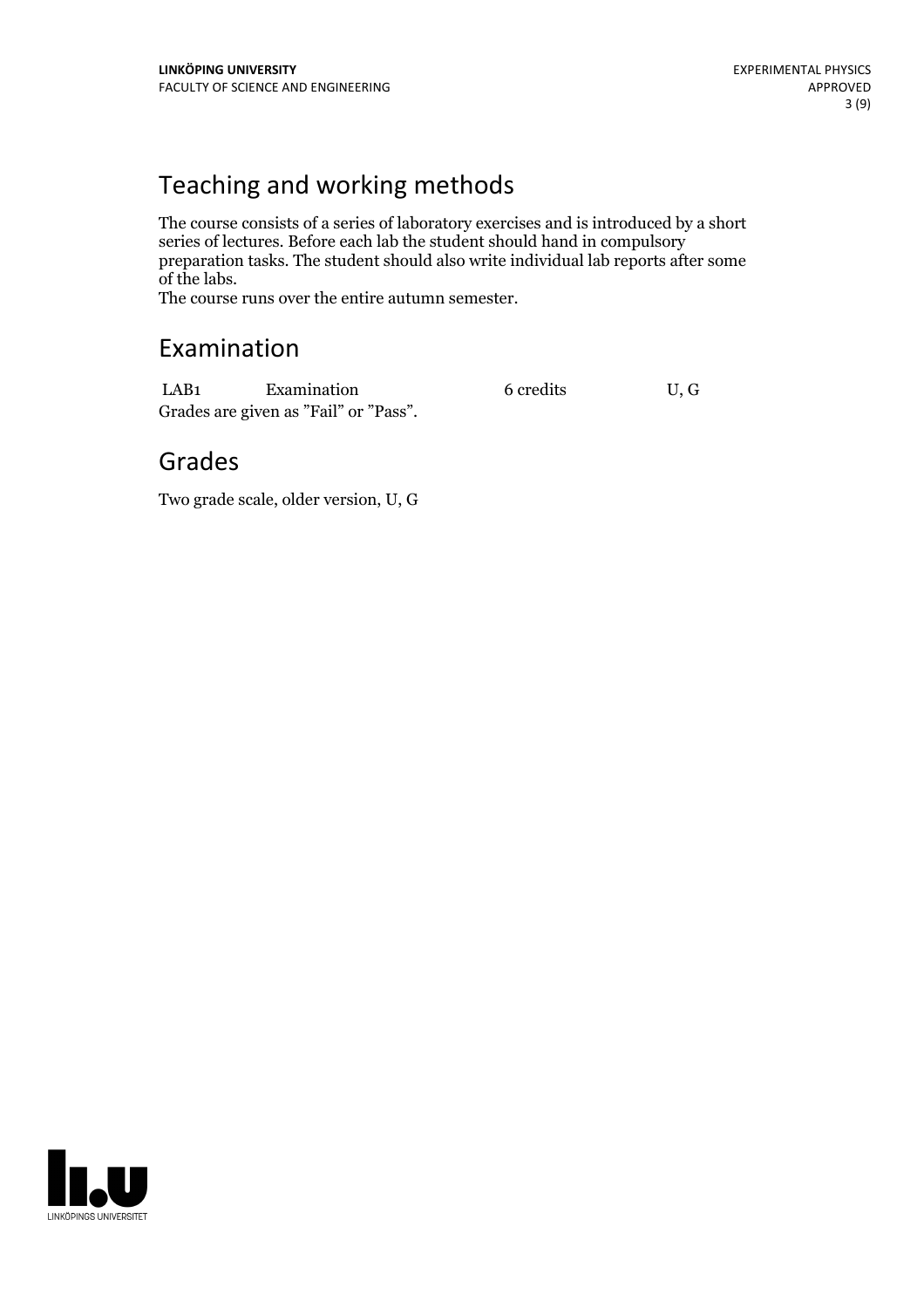## Other information

Supplementary courses: Solid state physics I, Growth and characterization of nanomaterials.

### **About teaching and examination language**

The teaching language is presented in the Overview tab for each course. The examination language relates to the teaching language as follows:

- If teaching language is "Swedish", the course as a whole could be given in Swedish, or partly in English. Examination language is Swedish, but parts
- of the examination can be in English. If teaching language is "English", the course as <sup>a</sup> whole is taught in English. Examination language is English. If teaching language is "Swedish/English", the course as <sup>a</sup> whole will be
- taught in English if students without prior knowledge of the Swedish language participate. Examination language is Swedish or English depending on teaching language.

### **Other**

The course is conducted in a manner where both men's and women's experience and knowledge are made visible and developed.

The planning and implementation of a course should correspond to the course syllabus. The course evaluation should therefore be conducted with the course syllabus as a starting point.

If special circumstances prevail, the vice-chancellor may in a special decision specify the preconditions for temporary deviations from this course syllabus, and delegate the right to take such decisions.

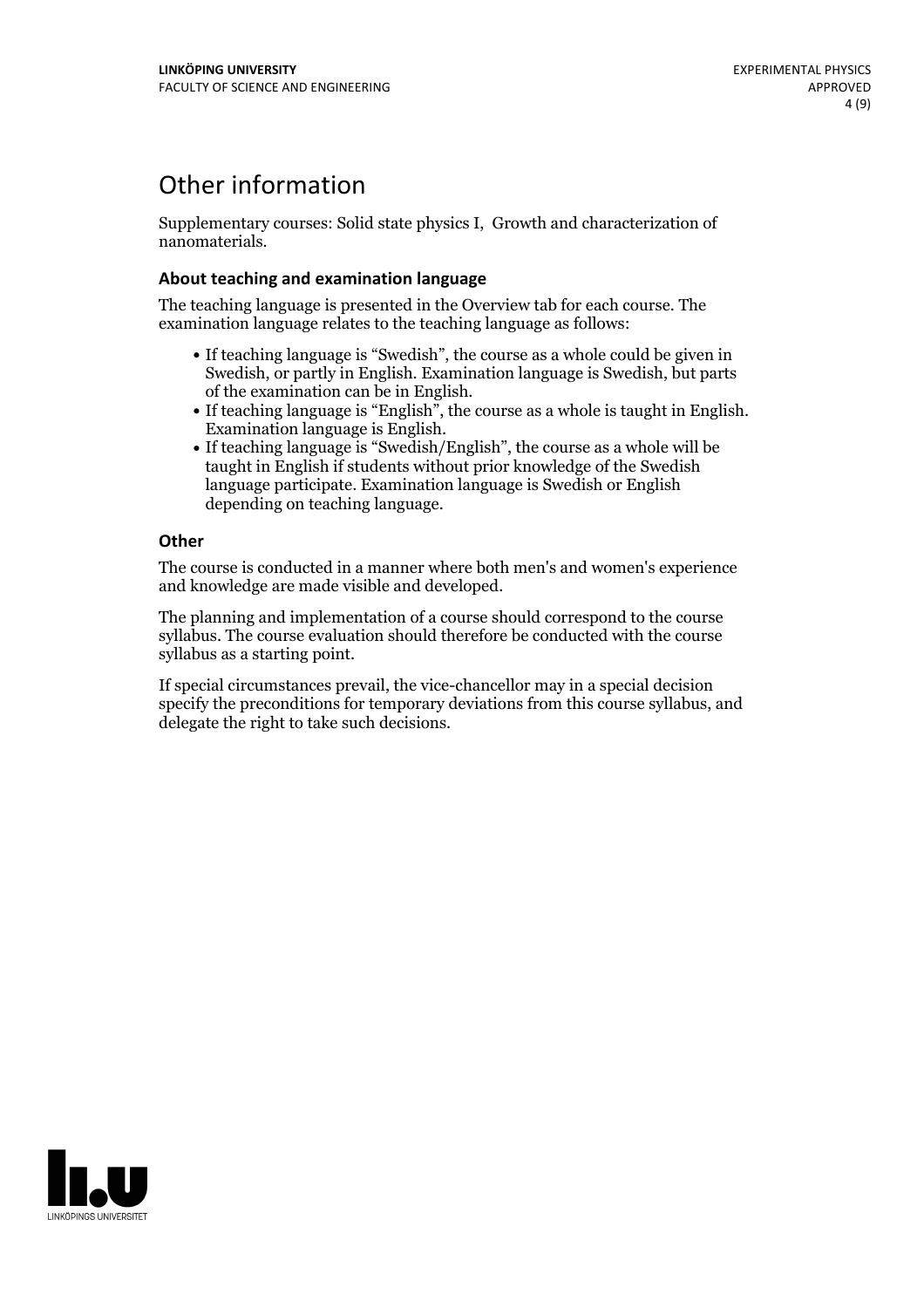# **Common rules**

### Course syllabus

A syllabus must be established for each course. The syllabus specifies the aim and contents of the course, and the prior knowledge that a student must have in order to be able to benefit from the course.

## Timetabling

Courses are timetabled after a decision has been made for this course concerning its assignment to a timetable module.

### Interruption in and deregistration from a course

The LiU decision, Guidelines concerning confirmation of participation in education (Dnr LiU-2020-02256), states that interruptions in study are to be recorded in Ladok. Thus, all students who do not participate in a course for which they have registered must record the interruption, such that the registration on the course can be removed. Deregistration from or interrupting a course is carried out using <sup>a</sup> web-based form: https://www.lith.liu.se/for- [studenter/kurskomplettering?l=en.](https://www.lith.liu.se/for-studenter/kurskomplettering?l=en)

## Cancelled courses and changes to the course syllabus

Courses with few participants (fewer than 10) may be cancelled or organised in a manner that differs from that stated in the course syllabus. The Dean is to deliberate and decide whether a course is to be cancelled or changed from the course syllabus.

## Guidelines relating to examinations and examiners

For details, see Guidelines for education and examination for first-cycle and second-cycle education at Linköping University, Dnr LiU-2020-04501 [\(http://styrdokument.liu.se/Regelsamling/VisaBeslut/917592\)](http://styrdokument.liu.se/Regelsamling/VisaBeslut/917592).

An examiner must be employed as a teacher at LiU according to the LiU Regulations for Appointments, Dnr LiU-2021-01204 [\(https://styrdokument.liu.se/Regelsamling/VisaBeslut/622784](https://styrdokument.liu.se/Regelsamling/VisaBeslut/622784)). For courses in second-cycle, the following teachers can be appointed as examiner: Professor (including Adjunct and Visiting Professor), Associate Professor (including Adjunct), Senior Lecturer (including Adjunct and Visiting Senior Lecturer), Research Fellow, or Postdoc. For courses in first-cycle, Assistant Lecturer (including Adjunct and Visiting Assistant Lecturer) can also be appointed as examiner in addition to those listed for second-cycle courses. In exceptional cases, a Part-time Lecturer can also be appointed as an examiner at both first- and second cycle, see Delegation of authority for the Board of Faculty of Science and Engineering.

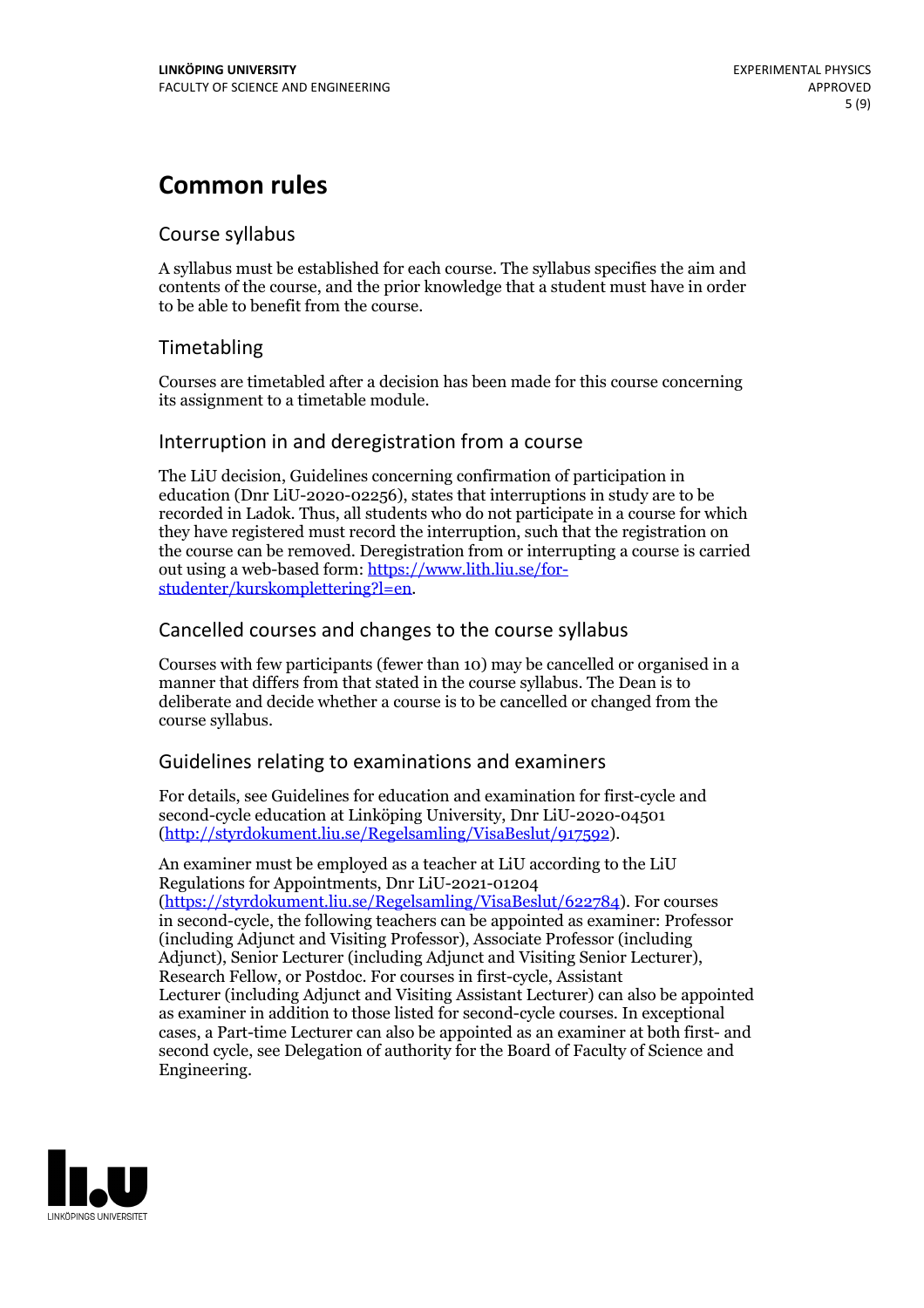## Forms of examination

#### **Principles for examination**

Written and oral examinations and digital and computer-based examinations are held at least three times a year: once immediately after the end of the course, once in August, and once (usually) in one of the re-examination periods. Examinations held at other times are to follow a decision of the faculty programme board.

Principles for examination scheduling for courses that follow the study periods:

- courses given in VT1 are examined for the first time in March, with re-examination in June and August
- courses given in VT2 are examined for the first time in May, with re-examination in August and October
- courses given in HT1 are examined for the first time in October, with re-examination in January and August
- courses given in HT2 are examined for the first time in January, with re-examination in March and in August.

The examination schedule is based on the structure of timetable modules, but there may be deviations from this, mainly in the case of courses that are studied and examined for several programmes and in lower grades (i.e. 1 and 2).

Examinations for courses that the faculty programme board has decided are to be held in alternate years are held three times during the school year in which the course is given according to the principles stated above.

Examinations for courses that are cancelled orrescheduled such that they are not given in one or several years are held three times during the year that immediately follows the course, with examination scheduling that corresponds to the scheduling that was in force before the course was cancelled or rescheduled.

When a course, or a written examination (TEN, DIT, DAT), is given for the last time, the regular examination and two re-examinations will be offered. Thereafter, examinations are phased out by offering three examinations during the following academic year at the same times as the examinations in any substitute course. If there is no substitute course, three examinations will be offered during re- examination periods during the following academic year. Other examination times are decided by the faculty programme board. In all cases above, the examination is also offered one more time during the academic year after the following, unless the faculty programme board decides otherwise. In total, 6 re-examinations are offered, of which 2 are regular re-examinations. In the examination registration system, the examinations given for the penultimate time and the last time are denoted.

If a course is given during several periods of the year (for programmes, or on different occasions for different programmes) the faculty programme board or boards determine together the scheduling and frequency of re-examination occasions.

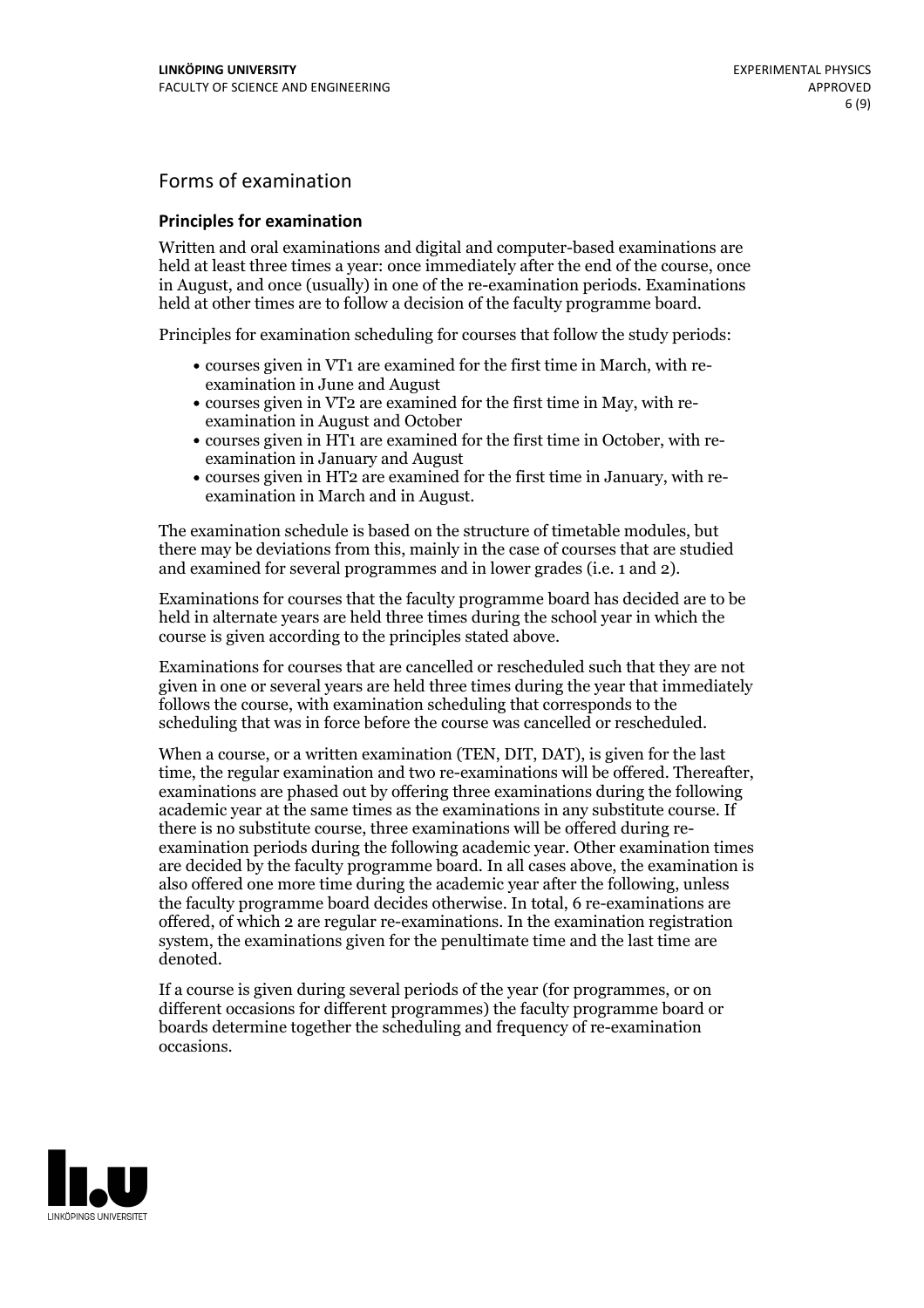### **Retakes of other forms of examination**

Regulations concerning retakes of other forms of examination than written examinations and digital and computer-based examinations are given in the LiU guidelines for examinations and examiners, [http://styrdokument.liu.se/Regelsamling/VisaBeslut/917592.](http://styrdokument.liu.se/Regelsamling/VisaBeslut/917592)

#### **Course closure**

For Decision on Routines for Administration of the Discontinuation of Educational Programs, Freestanding Courses and Courses in Programs, see DNR LiU-2021-04782. After a decision on closure and after the end of the discontinuation period, the students are referred to a replacement course (or similar) according to information in the course syllabus or programme syllabus. If a student has passed some part/parts of a closed program course but not all, and there is an at least partially replacing course, an assessment of crediting can be made. Any crediting of course components is made by the examiner.

#### **Registration for examination**

In order to take an written, digital or computer-based examination, registration in advance is mandatory, see decision in the university's rule book [https://styrdokument.liu.se/Regelsamling/VisaBeslut/622682.](https://styrdokument.liu.se/Regelsamling/VisaBeslut/622682) An unregistered student can thus not be offered a place. The registration is done at the Student Portal or in the LiU-app during the registration period. The registration period opens 30 days before the date of the examination and closes 10 days before the date of the examination. Candidates are informed of the location of the examination by email, four days in advance.

#### **Code of conduct for students during examinations**

Details are given in a decision in the university's rule book: <http://styrdokument.liu.se/Regelsamling/VisaBeslut/622682>.

#### **Retakes for higher grade**

Students at the Institute of Technology at LiU have the right to retake written examinations and digital and computer-based examinations in an attempt to achieve a higher grade. This is valid for all examination components with code "TEN", "DIT" and "DAT". The same right may not be exercised for other examination components, unless otherwise specified in the course syllabus.

A retake is not possible on courses that are included in an issued degree diploma.

#### **Grades**

The grades that are preferably to be used are Fail (U), Pass (3), Pass not without distinction  $(4)$  and Pass with distinction  $(5)$ .

- Grades U, 3, 4, 5 are to be awarded for courses that have written or digital examinations.<br>• Grades Fail (U) and Pass (G) may be awarded for courses with a large
- degree of practical components such as laboratory work, project work and

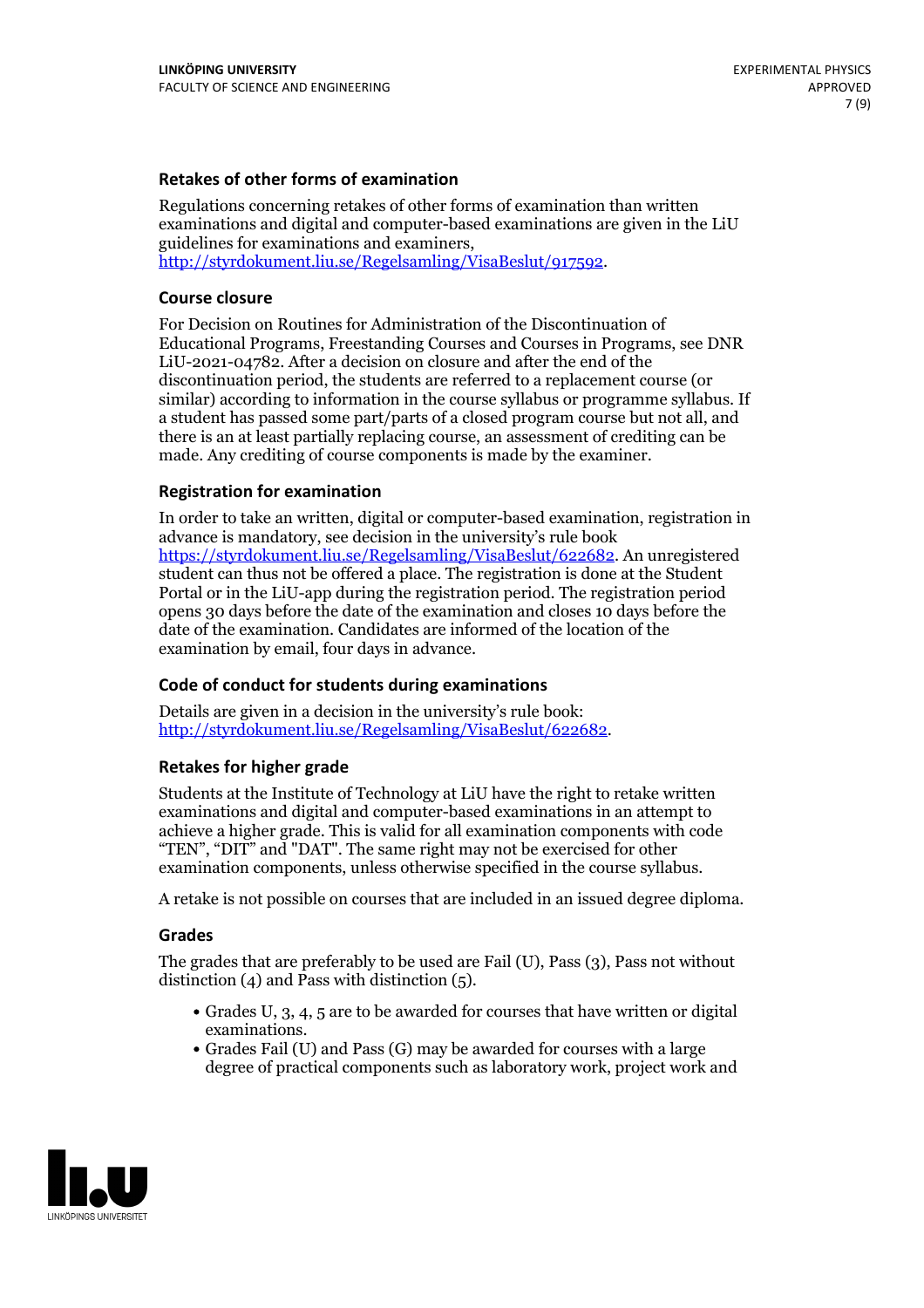group work.<br>• Grades Fail (U) and Pass (G) are to be used for degree projects and other independent work.

#### **Examination components**

The following examination components and associated module codes are used at the Faculty of Science and Engineering:

- Grades U, 3, 4, 5 are to be awarded for written examinations (TEN) and
- digital examinations (DIT).<br>• Examination components for which the grades Fail (U) and Pass (G) may be awarded are laboratory work (LAB), project work (PRA), preparatory written examination (KTR), digital preparatory written examination (DIK), oral examination (MUN), computer-based examination (DAT), home
- assignment (HEM), and assignment (UPG).<br>• Students receive grades either Fail (U) or Pass (G) for other examination components in which the examination criteria are satisfied principally through active attendance such as tutorial group (BAS) or examination item
- (MOM).<br>• Grades Fail (U) and Pass (G) are to be used for the examination components Opposition (OPPO) and Attendance at thesis presentation (AUSK) (i.e. part of the degree project).

In general, the following applies:

- 
- Mandatory course components must be scored and given <sup>a</sup> module code. Examination components that are not scored, cannot be mandatory. Hence, it is voluntary to participate in these examinations, and the voluntariness must be clearly stated. Additionally, if there are any associated conditions to
- the examination component, these must be clearly stated as well.<br>• For courses with more than one examination component with grades U,3,4,5, it shall be clearly stated how the final grade is weighted.

For mandatory components, the following applies (in accordance with the LiU Guidelines for education and examination for first-cycle and second-cycle education at Linköping University,<br>[http://styrdokument.liu.se/Regelsamling/VisaBeslut/917592\)](http://styrdokument.liu.se/Regelsamling/VisaBeslut/917592):

If special circumstances prevail, and if it is possible with consideration of the nature of the compulsory component, the examiner may decide to replace the compulsory component with another equivalent component.

For possibilities to alternative forms of examinations, the following applies (in accordance with the LiU Guidelines for education and examination for first-cycle [http://styrdokument.liu.se/Regelsamling/VisaBeslut/917592\)](http://styrdokument.liu.se/Regelsamling/VisaBeslut/917592):

If the LiU coordinator for students with disabilities has granted a student the right to an adapted examination for a written examination in an examination hall, the student has the right to it.